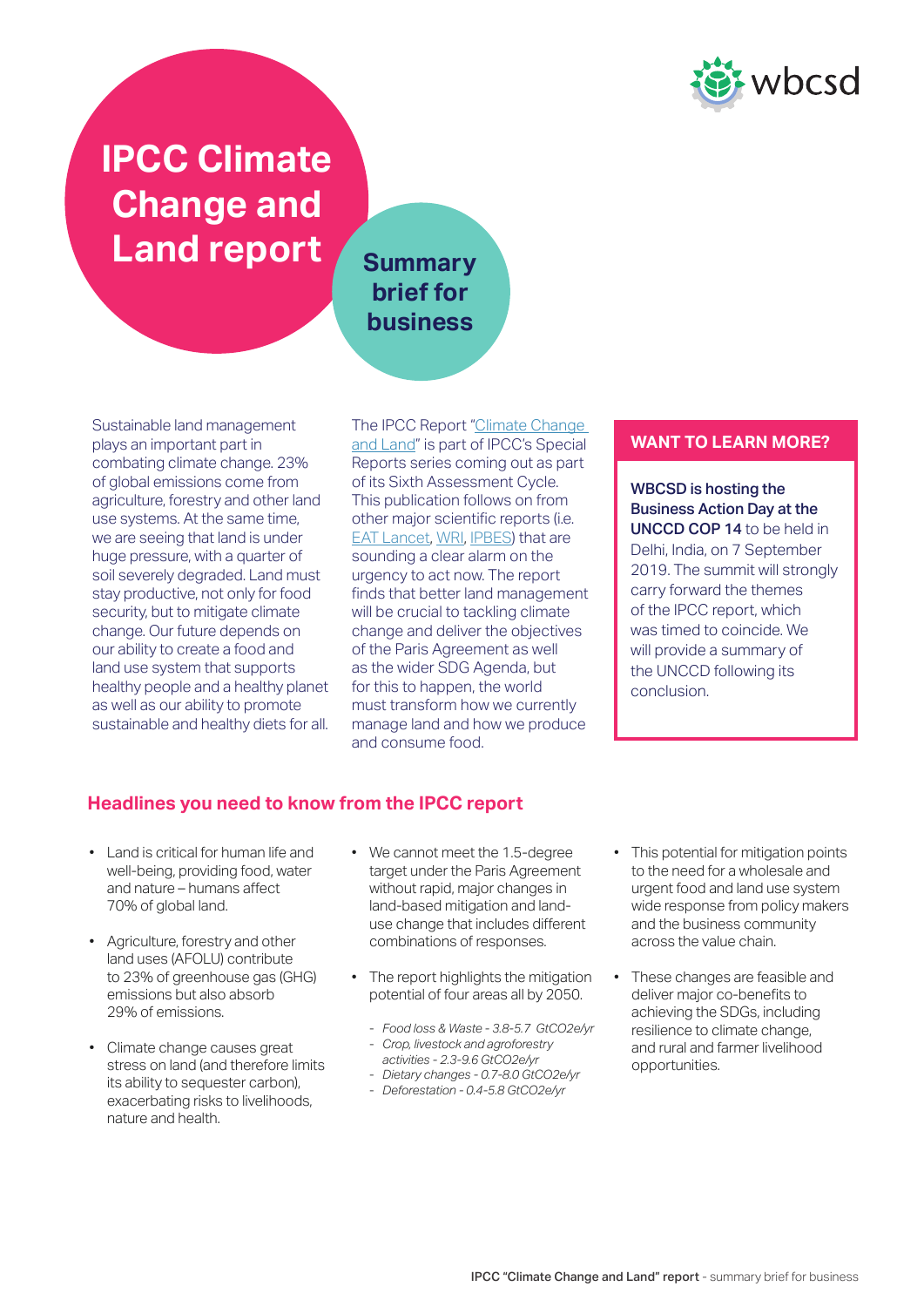## **Creating the enabling environment for change**

These changes are complex and require multiple actors, including business, to build knowledge, share innovations and manage risks and gaps to achieving scale and more resources for measuring and monitoring.

We need new policies, governance and financing mechanisms to deliver this change, including measures to incentivize investors to move away from investments that would undermine the direction signaled by the IPCC.

The IPCC report includes various broad policy interventions. The table below provides a selection of measures that may be of interest to the business community, designed to create the enabling environment for change.

| <b>Overarching policy</b><br><b>interventions</b>       | <b>Examples of specific interventions</b>                                                                                                                                                                                                                                              |
|---------------------------------------------------------|----------------------------------------------------------------------------------------------------------------------------------------------------------------------------------------------------------------------------------------------------------------------------------------|
| <b>Increasing agricultural</b><br>efficiency and yields | • Invest in agriculture R&D<br>Support sustainable intensification projects<br>• Support precision agriculture<br>Improving farmer training and knowledge sharing                                                                                                                      |
| Support sustainable land use<br>planning approaches     | • Land use planning for ecosystem services (remote sensing,<br>indigenous and local knowledge)<br>• Conservation agriculture programs<br>• Payment for ecosystem services<br>• Promote sustainable forest management to prevent land<br>degradation and maintain land productivity.    |
| <b>Support innovative market</b><br>approaches          | Mandated carbon cost reporting in supply chains; public/private<br>$\bullet$<br>incentivized insurance products                                                                                                                                                                        |
| Support and increase an<br>inclusive trade system       | • Liberalizing trade flows<br>• Green trade                                                                                                                                                                                                                                            |
| <b>Stimulating markets</b><br>for premium goods         | · Sustainable farming standards, agroecology projects, local food<br>movements                                                                                                                                                                                                         |
| <b>Reducing</b><br>food loss and waste                  | • Regulations and taxes<br>• Awareness campaigns and education<br>• Funding for reducing food waste<br>• Circular economy using waste as inputs                                                                                                                                        |
| <b>Reducing consumption</b><br>of carbon-intensive food | • Carbon pricing for selected food commodities<br>• Changing food choice through education,<br>shift food environments, money transfers                                                                                                                                                |
| <b>Combining carbon</b><br>and health objectives        | • Changing subsidies, standards, regulations to healthier and more<br>sustainably produced foods<br>• Preventative vs curative public health care incentives<br>Education and awareness campaigns<br>Investment in disruptive technologies (e.g., cultured meat)<br>Public procurement |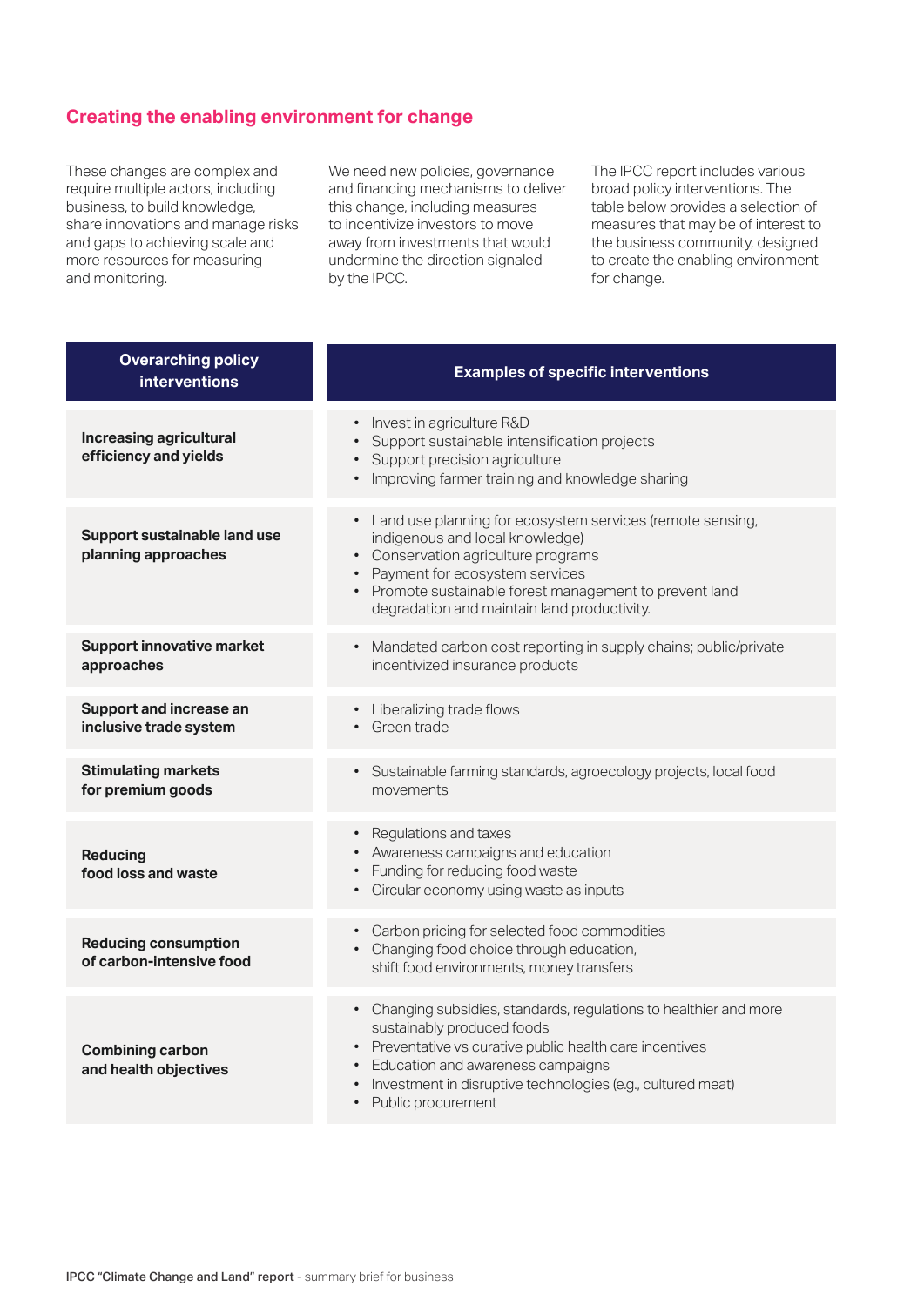## **What can business do?**

The IPCC Report calls for a drastic shift in land use management to stay below 1.5-2-degrees warming. Business has a role to play to deliver this transformation. WBCSD mobilizes the business community and helps scale appropriate business solutions.

While business responses will be context specific, there are barriers and limits to the full contribution, with some actions that are immediate (for example, addressing degraded soils and reforestation conservation of high-carbon ecosystems such as peatlands, wetlands and rangelands, and measures to protect existing forests and reduce forest degradation / destruction).

#### **There are a number of areas where business can lead the way:**

### **Sustainable land management through value chains engagement**

- Adopting improved soil health practices for all scales and types of farming
- Addressing deforestationrisk commodities and supply chains
- Taking landscape-based approaches to managing, conserving and restoring natural resources, including working forests and watersheds

### **Improved Livelihoods, food security and healthy communities**

- Ensuring prosperity through livelihood opportunities in rural and urban communities, and the linkages between them
- Addressing the importance of healthy communities who have access to safe, sustainable, nutritious food

## **Climate change mitigation and adaptation**

• Adopting climate-smart forms of agriculture that increase agricultural productivity, build resilience to the adverse effects of climate change and extreme weather, while mitigating agricultural GHG emissions.

#### **Biodiversity and ecosystem conservation and restoration**

- Adopting forms of agriculture that restore and conserve global biodiversity and ecosystems through Nature-Based Solutions
- Landscape connectivity conservation - Landscape connectivity can help rehabilitate degraded land and nurture the biological flows and structures needed to increase our resilience in the face of drought and other climate impacts e.g. circular nitrogen management
- Mainstream agrobiodiversity in the food system.
- Food diversification to diversify crops we produce and consume for healthy and sustainable diets.
- Restoring degraded and abandoned production lands, and degraded natural and semi-natural ecosystems that provide vital, albeit indirect, benefits to business, people and working landscapes